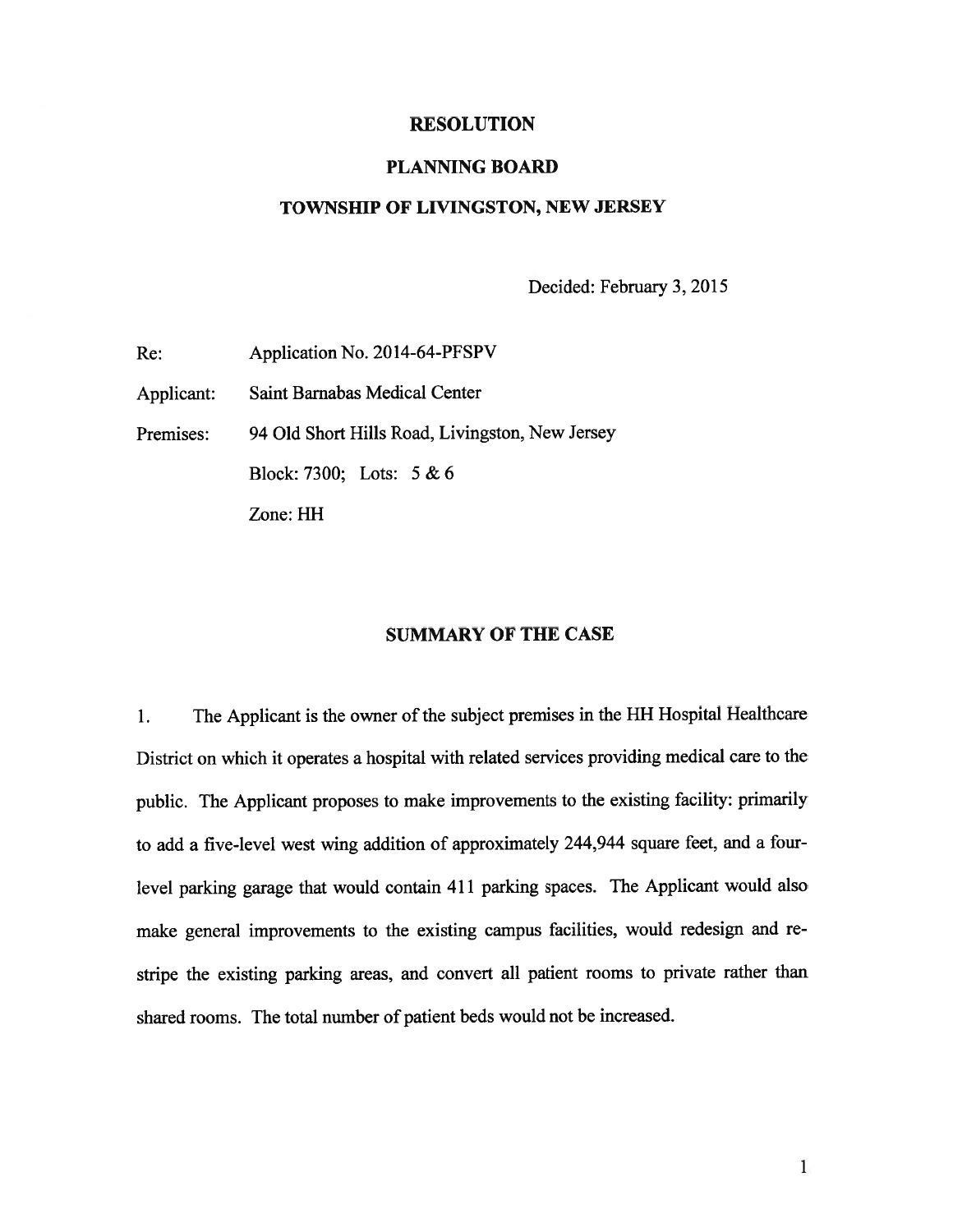2. The Applicant was represented by Peter J. Carton, Esq., of Gibbons P.C. All jurisdictional requirements, including notice and publication, have been met and there are no overdue or unpaid taxes.

3. Testifying on behalf of the Applicant were:

- A: Dr. Jack Bonanno, the CEO of the hospital, who oversees day-to-day operations.
- B: Kelly Miller, R.A,. of Francis Cauffman, who was admitted as an exper<sup>t</sup> in architecture and who submitted the architectural plans presented to the Board under date of September 17, 2014 and which were amended by an undated exhibit, admitted in evidence on January 6, 2015 as Applicant Exhibit No. 26, that reflects changes to the design of the parking garage.
- C: Christopher Cirrotti, P.E., of Dewberry Engineers, Inc., admitted as an exper<sup>t</sup> in engineering and who prepared the Site Plans for the Application under date of November 12, 2014 and as partially revised in the course of the hearing.
- D: Janet Sharkey, P.E., of Dewberry Engineers Inc., admitted as an exper<sup>t</sup> in traffic engineering.
- E: Michael Barber, <sup>a</sup> lighting consultant for the Applicant, admitted as an exper<sup>t</sup> in lighting design.
- 4. The Board also received and considered the following: A: October 3, 2014 report of the Livingston Environmental Commission.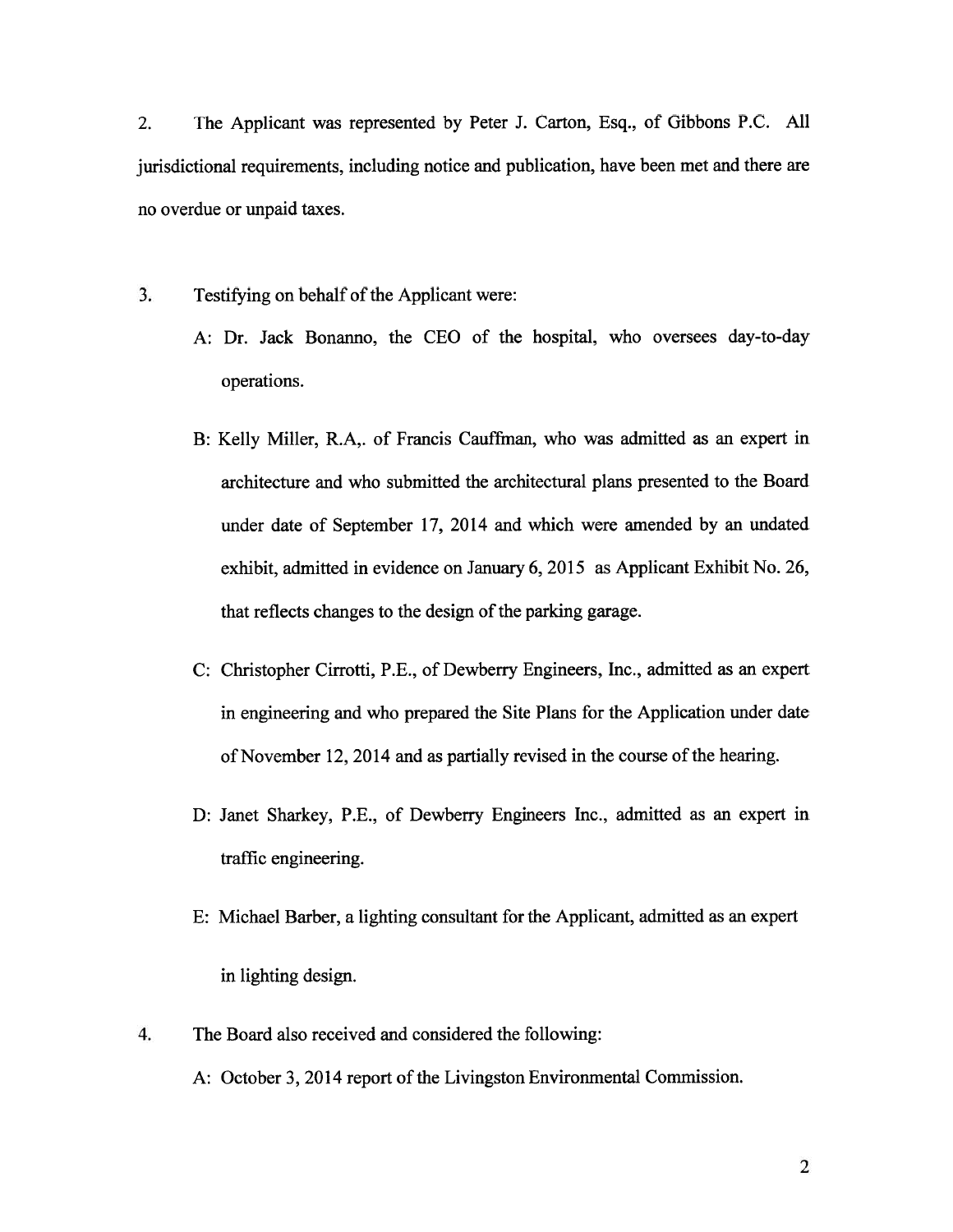- B: Report of the Township Engineer and Township Planner dated October 13, 2014 and amended December 12, 2014.
- C: Report of the Board's landscaping expert, Brian Conway, of Brian Conway Designs, LLC, dated October 24, 2014 and revised December 12, 2014.
- D: Report of John J. Jahr, of Maser Consultants, P.A., dated January 2, 2014, who was retained as the Board's traffic expert.
- E. All reports of experts submitted by the Applicant, and all written responses by such experts..

5. Hearings before the Board were held on December 2, 2014, December 16, 2014 and January 6, 2015.

#### FINDINGS OF FACT

1. The Applicant operates an existing hospital and medical center on the premises. The original building is approximately fifty (50) years old. Extensive renovations and expansion are necessary for the hospital to continue to meet current standards in quality and effective medical care. The proposed addition would provide private rooms only, and would allow conversion of all presen<sup>t</sup> patient rooms into private rooms; eliminating the necessity for shared rooms. Improvements would be made to the neonatal intensive care unit and other elements of the hospital; but there would be no significant increase in personnel. The parking garage would provide an increase in the total number of parking spaces and would allow visitors to park without the necessity to be outdoors in inclement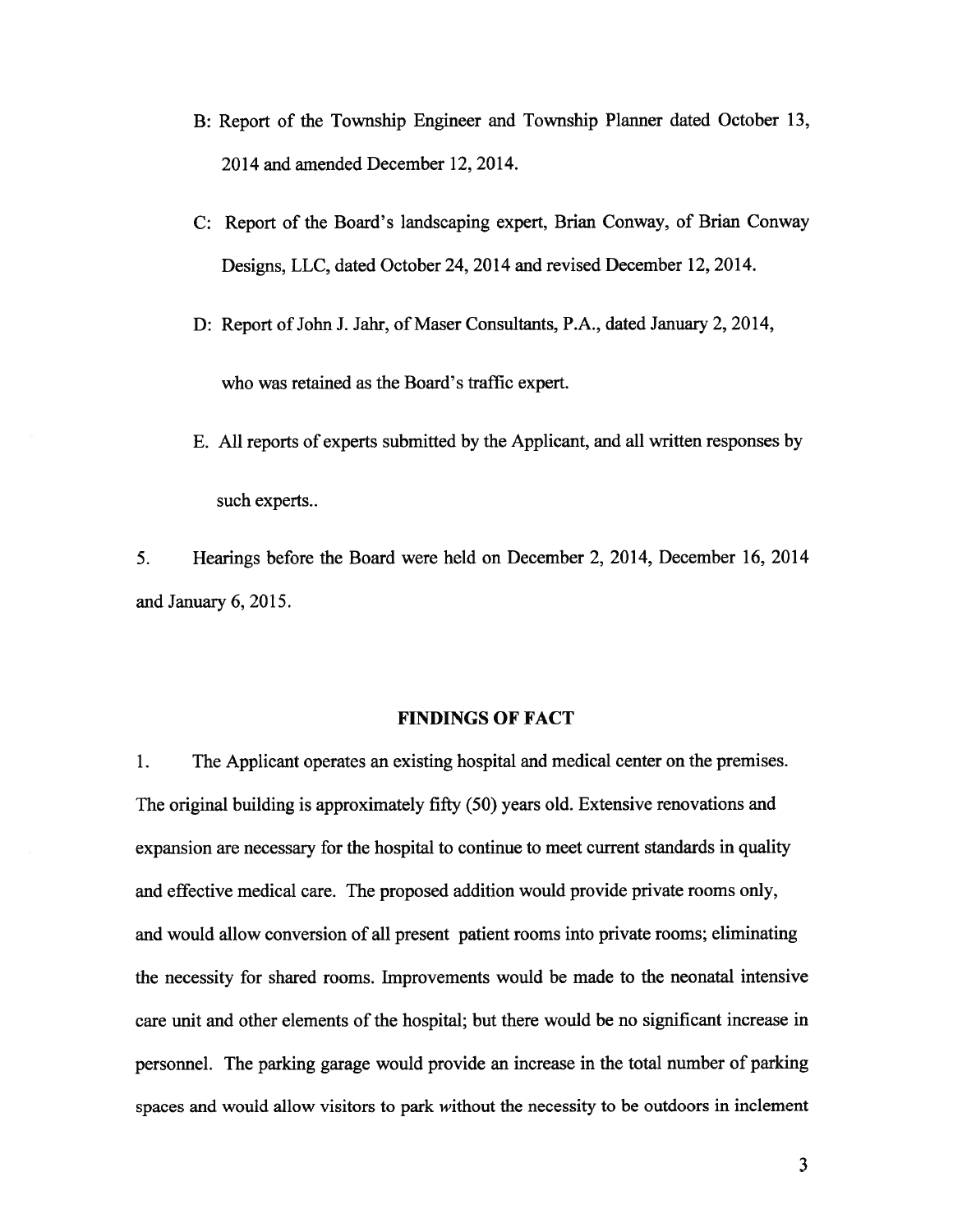weather. Reconfigured surface parking would provide for staff parking on the westerly side of the property adjacent to the new wing and the garage. Entry to this staff parking area would be gate-controlled. Additional staff parking with shuttle service would be provided on the northerly side of the property, on adjacent Lot 4.01 in Block 7300 as previously approved by the Board in Application No. 2014-46 PFSPV-#4, and under <sup>a</sup> parking agreemen<sup>t</sup> at <sup>a</sup> Post Acute Care Facility to be built by Health Resources of New Jersey, L.L.C. on adjacent Lot 5.01 as approved by the Board in Application No. 2014- 46-PFSPV-#3.

2. The proposed parking garage would have four levels, but the structure would be designed so that an additional two levels could be added if they were to become necessary. The roof parking would be open air, but is not anticipated to be used by arriving visitors excep<sup>t</sup> during daytime hours because visitor patterns at the hospital pea<sup>k</sup> at 1:00 p.m. No trucks would be permitted to par<sup>k</sup> on that level. The lighting for the rooftop level would be set on timers and would operate at 50% power output during nighttime hours from 9:30 p.m. to dawn. Upon suggestions by the Board and requests of neighbors who appeared, the Applicant made design changes during the course of the hearing so as to provide additional screening on the rear façade of the garage that faces the nearest residences. The revised design would provide for fixed louver panels to fully cover those areas of the rear façade that were previously proposed to be completely open. The result would be to block direct view of vehicle headlights from nearby residences but still allow air circulation. The new design is shown on the exhibit produced to the Board as Applicant Exhibit No. A-27. The lighting on the roof level would be by 15 light poles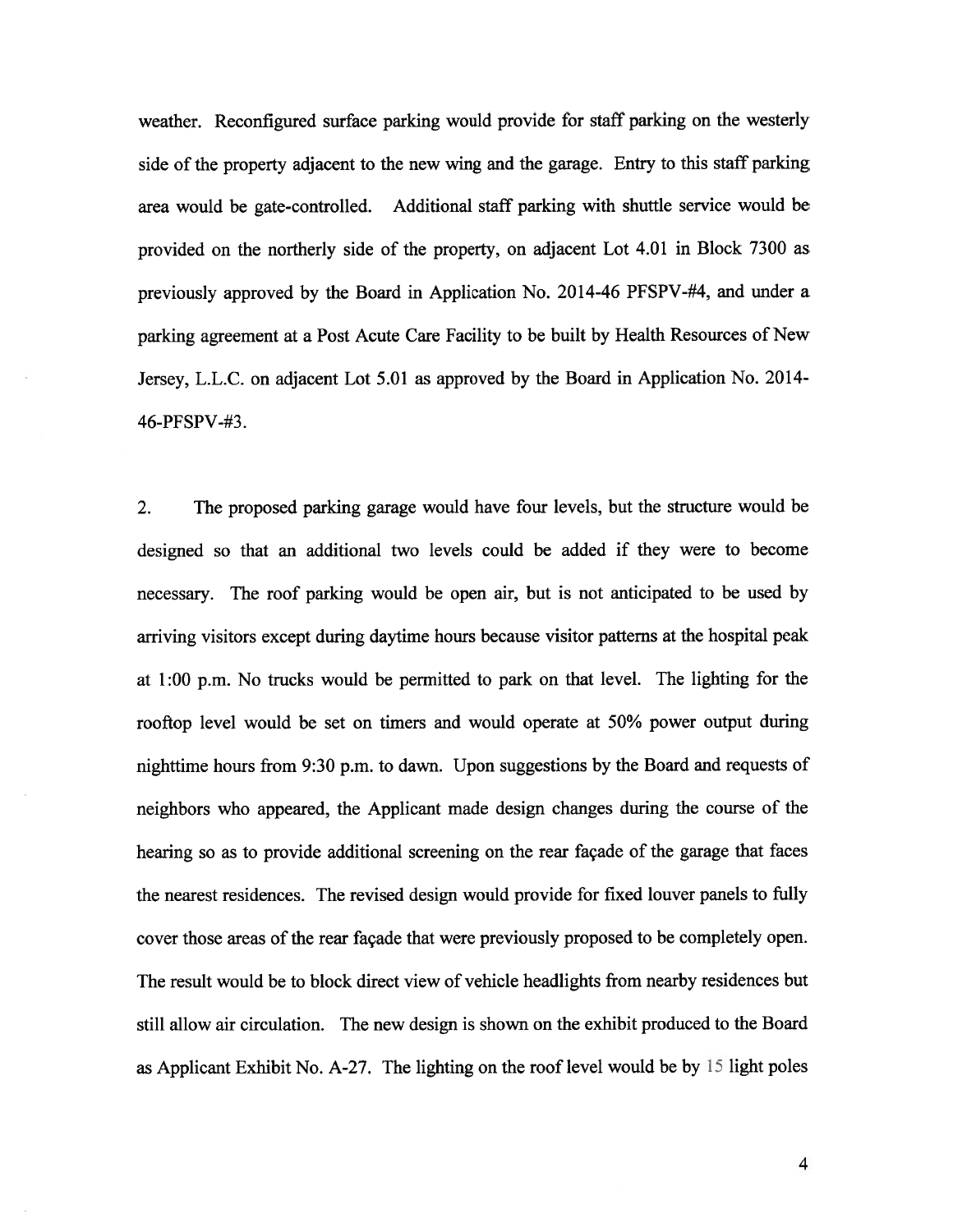measuring 20-feet above the floor with down-focused and shielded LEDs. Those lights would be on timer devices so that they would, from 9:30 p.m. to dawn, turn down to 50% of power output. Illumination of lower levels ofthe garage would also be by LED lights accurately directed to minimize or eliminate direct visibility from the nearest residential properties. The lighting exper<sup>t</sup> presented by the Applicant demonstrated that occupants of the closest residences would not see any direct light or perceive any brightness from the garage lighting, including the roof lights.

3. The testimony of the Applicant's engineer demonstrated that the parking garage once constructed would shield <sup>a</sup> view of an existing illuminated surface parking area from nearby residential properties. Traffic circulation on Site has been redesigned to reduce the number of decision points for motorists so as to improve traffic and pedestrian safety. The access and exit points for the primary visitor surface parking area is being relocated.

4. The hospital addition would be five stories and would have <sup>a</sup> new lobby with centralized registration. There would be <sup>114</sup> additional rooms, all private, located in the addition. It would be connected to the parking garage by an enclosed pedestrian bridge. The new and old wings will be connected. There will be separate curbside entry at the new wing for arrivals and <sup>a</sup> separate curbside exit at the old wing for patient departures.

5. The Applicant will improve landscaping. In the course of the hearing, the Applicant agree<sup>d</sup> to the addition of more <sup>p</sup>lantings around the propose<sup>d</sup> staff parking area behind the new wing and garage, and along the detention basin, and to fill in identified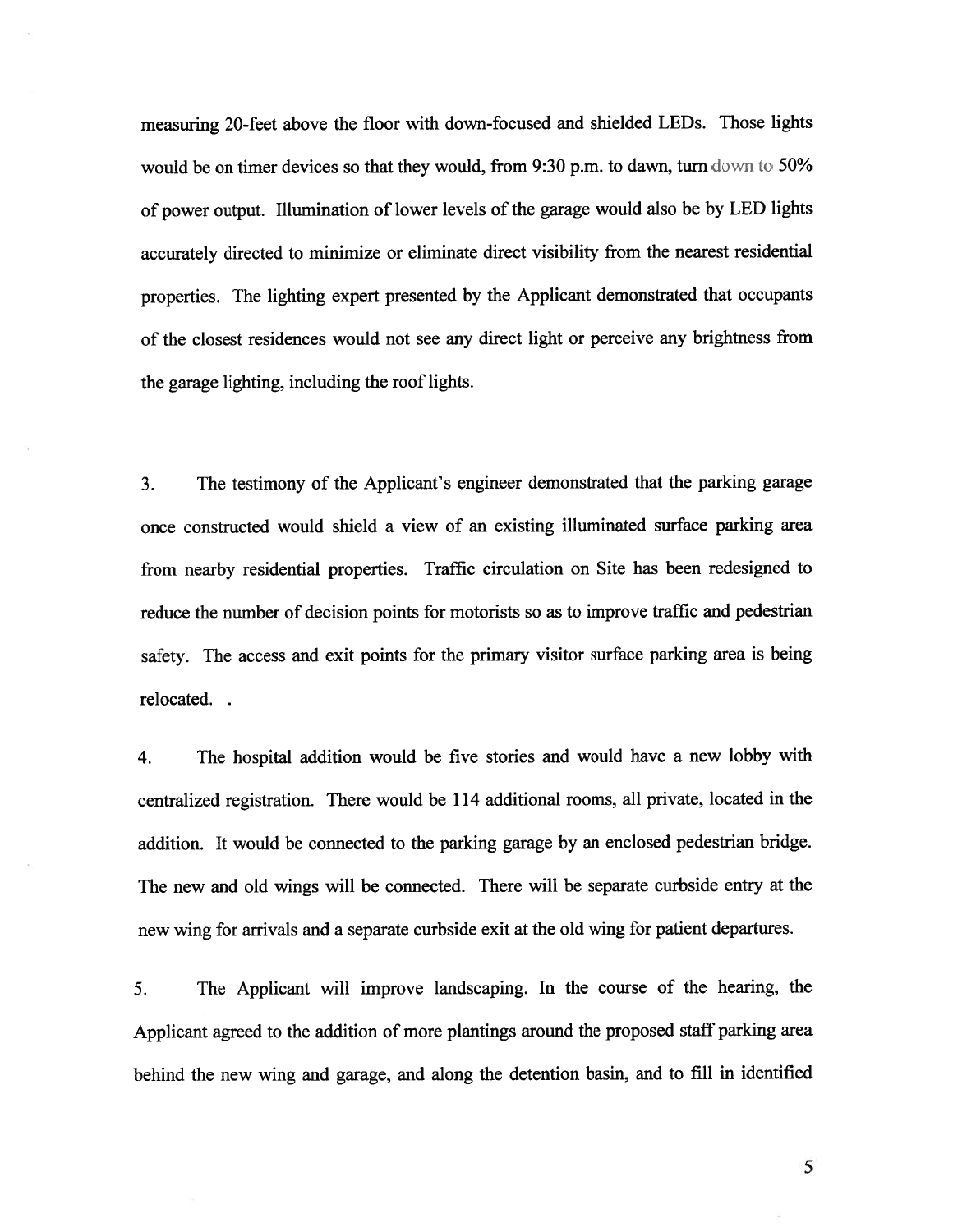gaps on the property with new <sup>p</sup>lantings to provide better screening. Shade trees and additional landscape <sup>p</sup>lantings will be added to the redesigned visitors surface parking area and around the building. New way-finding and traffic control signage will improve traffic and pedestrian circulation.

6. Upon completion of the project propose<sup>d</sup> by the Applicant, the premises would have a total of 2,502 parking spaces. The existing parking provides 2,260 spaces currently at <sup>a</sup> 97% occupancy rate during pea<sup>k</sup> visiting hours. The addition of <sup>234</sup> new spaces will alleviate parking problems that currently exist. Upon the presentation of the traffic calculations, the Board determined that no parking variance was required as the parking count exceeded the requirement of the Township Code of 2,491 spaces. This total was calculated by applying all Code requirements based on the various uses identified within the hospital operation.

7. The Application as amended in the course of the hearing includes improvements from the originally propose<sup>d</sup> redesign of the emergency room driveway. <sup>A</sup> second exit lane would be added to provide <sup>a</sup> dedicated left turn exit lane with <sup>a</sup> shared lane for through and right turn traffic. <sup>A</sup> minor shift in the signal timing of the light at Old Short Hills Road to improve exit time will be recommended to the County by the Applicant. Old Short Hills Road service level at the signal will remain at Level A.

8. The Applicant does not propose any increase in the number of patients since all presen<sup>t</sup> rooms will be converted to single-occupancy private rooms. There will be <sup>a</sup> very slight increase in staff, primarily house-keeping personne<sup>l</sup> who generally travel by bus.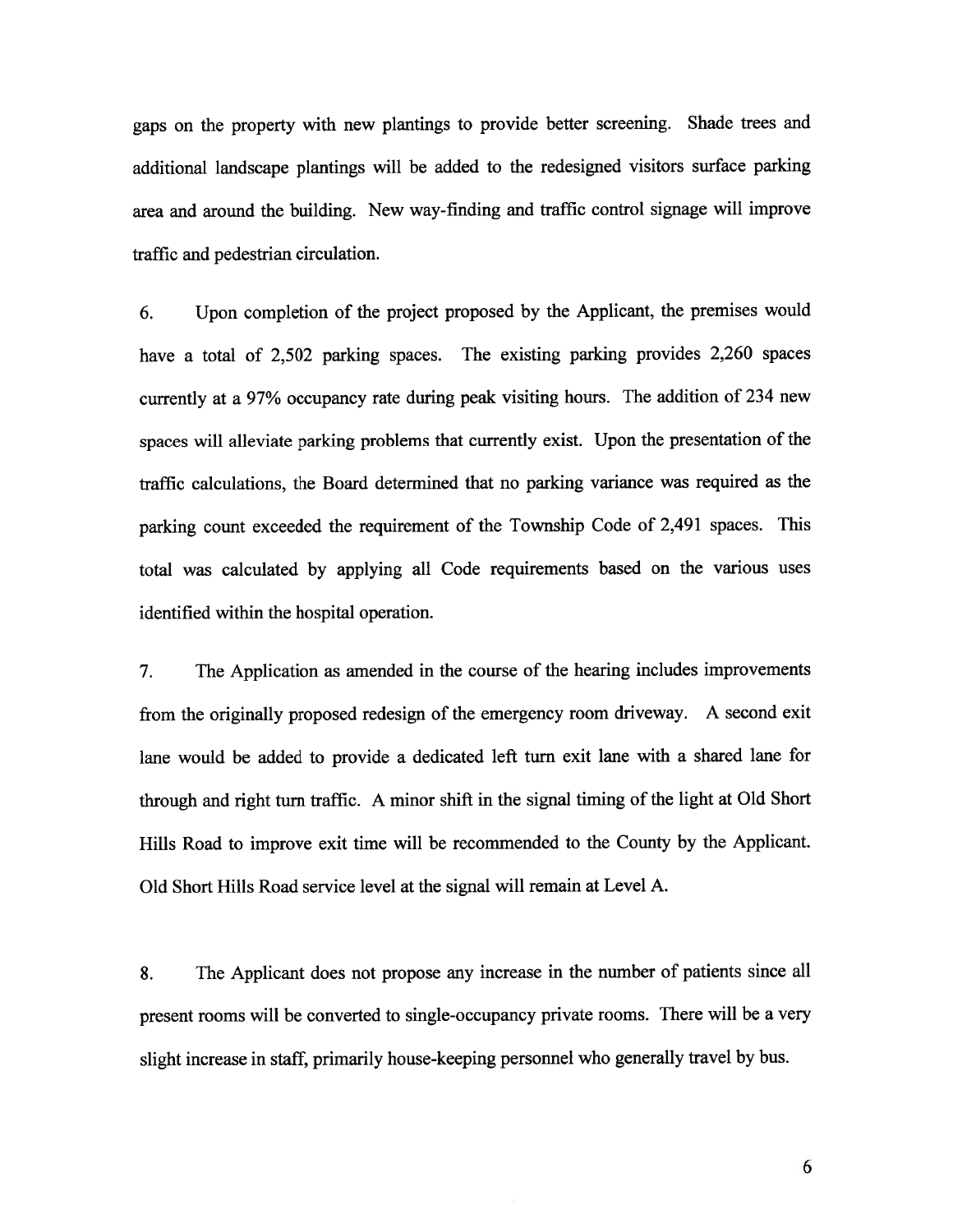• 9. The Applicant presented a phasing schedule, admitted into evidence as Applicant Exhibits 23-A and 23-B, that set forth six <sup>p</sup>hases of the propose<sup>d</sup> construction, and addressed issues as to temporary parking arrangements for both visitors and staff during construction and surface parking redesign.

<sup>10</sup> During the course of the hearing members of the public appeare<sup>d</sup> to question witnesses presented by the Applicant. Those members of the public were: Jeff Mandelbaum, Robert Rashkes, Fred Rosenberg, and Samuel Gershwin. At the conclusion of the Applicant's case Robert Rashkes testified as to concerns he had about certain aspects of the Application.

11. During the hearing there were <sup>a</sup> number of conditions agree<sup>d</sup> to by the Applicant:

#### CONCLUSIONS OF THE BOARD

- 1. The Board concludes and finds that the Application meets the requirements for Preliminary and Final Site Plan approva<sup>l</sup> and is granted subject to the conditions set forth herein. The Board finds that the proposed expansion of <sup>a</sup> public hospital facility is an inherently beneficial use and is consistent with the zoning for the premises.
- 2. The Board fmds that the parking propose<sup>d</sup> by the Applicant is adequate and meets Township Code requirements based upon the building utilization shown on the Plans and as otherwise set forth on the record; so that no variance for parking is required. Any future change in utilization within the property will require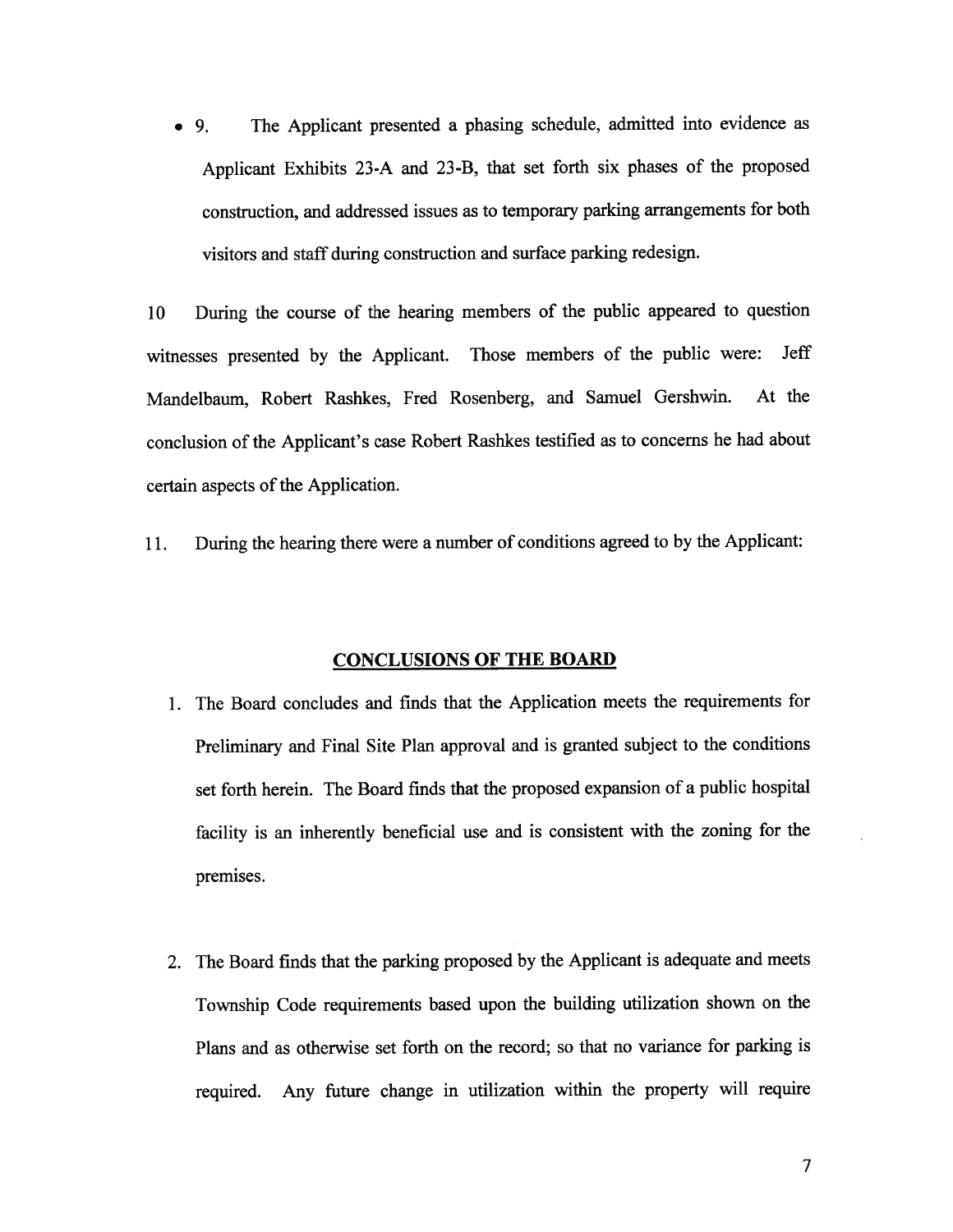submission to the Zoning Officer for determination as to whether the change in utilization will result in <sup>a</sup> parking inadequacy and whether or not further action by this Board is required.

- 3. The Board finds and concludes that the changes in traffic circulation, way-finding signs, traffic signs and signal control will improve presen<sup>t</sup> conditions and adequately mitigate any changes in traffic volume or flow created by the Application.
- 4. The Application is approved subject to the following conditions agreed to by the Applicant:
	- 1.. Prior to the issuance of any permits other than <sup>a</sup> Tree Removal Permit:

A. Documentation of water quality improvement due to reduction of non-roof impervious runoff shall be submitted to the Township Engineer for approval.

B. Applicant's revised proposed stormwater managemen<sup>t</sup> <sup>p</sup>lan, sanitary sewer system details, water demand and hydraulic analysis, all in form and content acceptable to the Township Engineer shall have been submitted to that official for approval.

C. The Site Plans and architectural renderings shall be revised and supplemented to accurately show all changes agreed to in the course of the hearing in writing or on the oral record.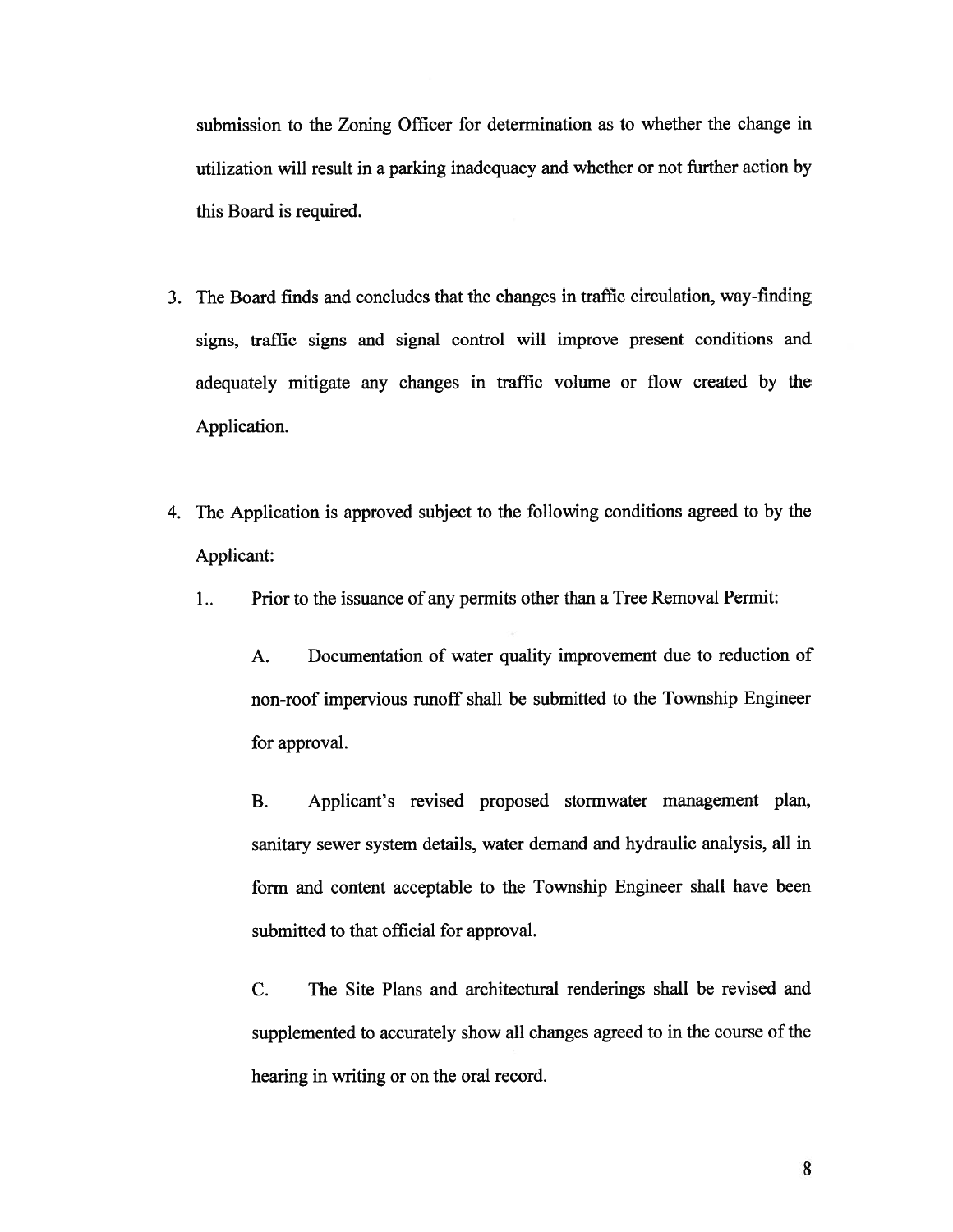2. Lighting for the garage roof shall be on timers that shall reduce the lights to 50% power out-put from 9:30 P.M. to dawn.

3. At the ramp to the garage roof, signage that prohibits truck parking on the roof shall be provided.

4. Prior to the issuance of any CO, the Applicant shall submit to the Township Engineer <sup>a</sup> report, from an exper<sup>t</sup> acceptable to the Township Engineer, certifying that State standards for suppression or attenuation of sound from mechanical equipment and emergency generators actually installed have been met.

5. The Board retains jurisdiction over all building wall and building entrance signs, and also over way-finding/directional signs not approve<sup>d</sup> by the Township Engineer.

6. Any future proposed changes in uses on the property shall be submitted to the Zoning Officer for that official's determination of whether additional parking is required and, if so, whether action by the Planning Board will be required.

7. The Board's Model Conditions of Approval attached hereto are incorporated herein.

NOW THEREFORE, for the reasons set forth herein and as stated on the record by the Members of the Planning Board of the Township of Livingston it is resolved that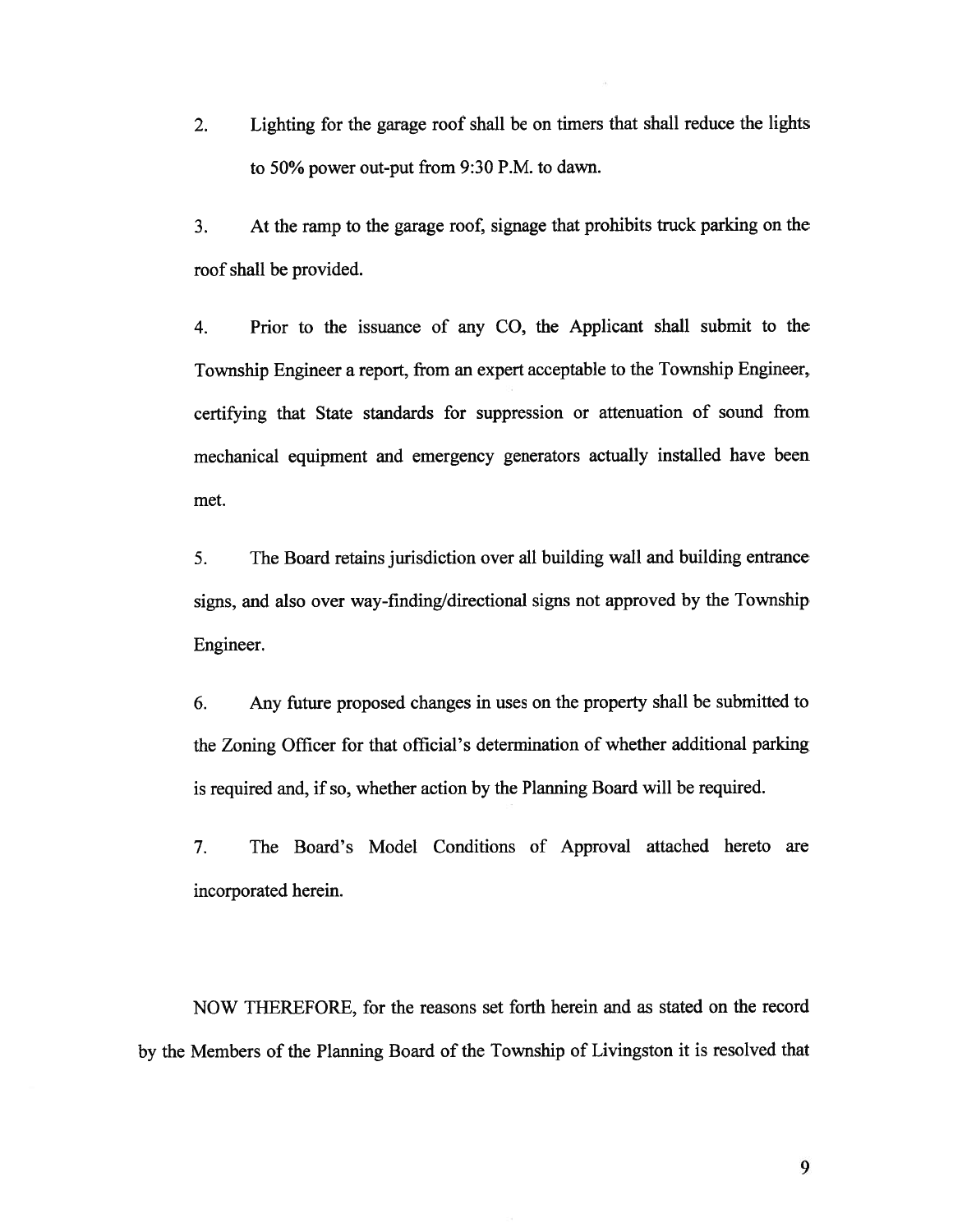Preliminary and Final Site Plan approva<sup>l</sup> be and is hereby granted and approved subject to the terms and conditions set forth herein.

John N

Peter M. Klein, Chairperson

<sup>I</sup> hereby certify this to be <sup>a</sup> true and accurate copy of the Resolution adopted by the Planning Board of the Township of Livingston on February 3, 2015, wherein Board Members Anthony, Kalishman, Kimmel, Leopold, Meade, Santola, Alternate No. <sup>2</sup> Wishnew (in <sup>p</sup>lace and stead of Member Ratner) and Chairman Klein all voted in favor of the Application; they being all of the Members present and eligible to vote.

Jackie Coombs Hollis, Secretary

Model Conditions of Approval (As Amended through February 12, 2013)

Every application turns on its own facts and is judged on its own merits. Listed below are models of conditions which may be considered "standard". A standard can be tailored to specific circumstances, and may not always apply. Other or additional conditions may be tailored for any application.

#### 1. Architecture

a. Rooftop ancillary structures and equipment (other than alternative small energy systems and communications equipment) shall be screened by material compatible with the exterior finish of the building and matching the exterior color of the building as closely as possible.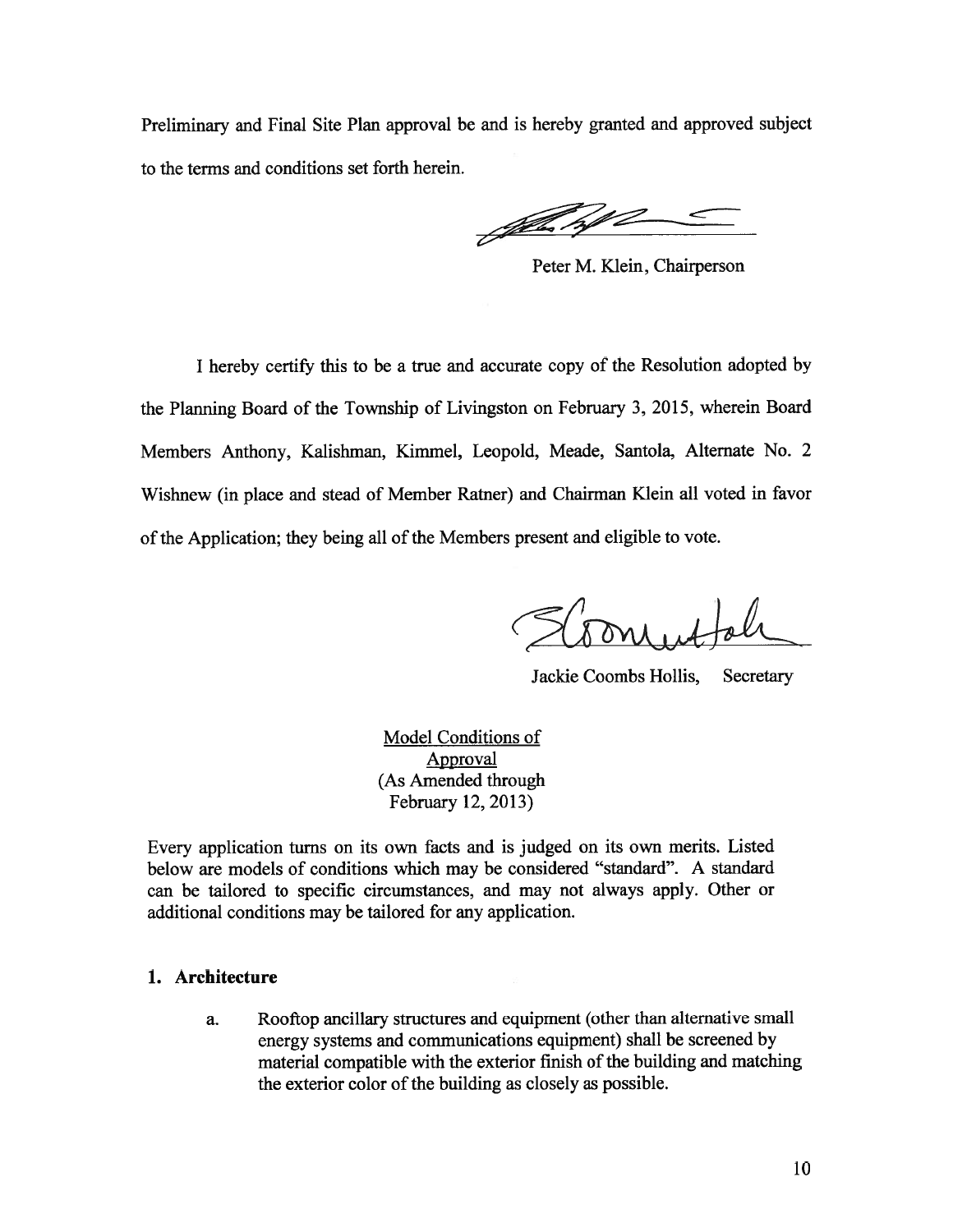b. Enclosures of trash bins, recycling bins or dumpsters shall be of the same type of materials and the same color as the exterior finish of the building.

## 2. Blasting

In the event that blasting be necessary on the Site, the following conditions shall apply in addition to all requirements of federal law or regulations:

- a. All blasting operations shall be performed in strict compliance with N.J.S.A. 21:1A-128 et seq. and N.J.A.C. 12:190-1.1 et seq., or superseding requirements.
- b. <sup>A</sup> pre-blast inspection of all structures on all properties adjacent to the Site or within 200 feet of the intended blasting location (whichever is the greater distance) shall be conducted at Applicant's expense. It shall be conducted no more than 60, nor less than 30, days before blasting commences. A written report of the inspection results shall be provided to the owner of each structure inspected within <sup>10</sup> days after completion of the inspection.
- c. Blasting shall occur only between 10:00 a.m. and 3:00 p.m. on Monday through Friday. Blasting during other hours may be permitted, temporarily, by the Township Engineer upon his finding that <sup>a</sup> condition constituting an emergency exists and necessitates such permission.
- d. Applicant shall coordinate all blasting with the Livingston Police and Fire Departments. If traffic control is required, it shall be provided at Applicant's expense.
- e. Applicant shall <sup>g</sup>ive the Township Engineer, the Chief of Police, the Fire Chief, and all owners of structures required to be inspected under "b" above, written notice of scheduled blasting operations to be received not less than <sup>20</sup> days, nor more than <sup>40</sup> days, prior to their commencement. If scheduled blasting operations are delayed or suspended they shall not be resumed until new notice has been <sup>g</sup>iven and received. All notices shall include the name and telephone number of Applicant's representative for purposes of receiving and responding to questions and comments.
- f. These conditions do not supersede any requirements of law or regulation that are more strict or restrictive.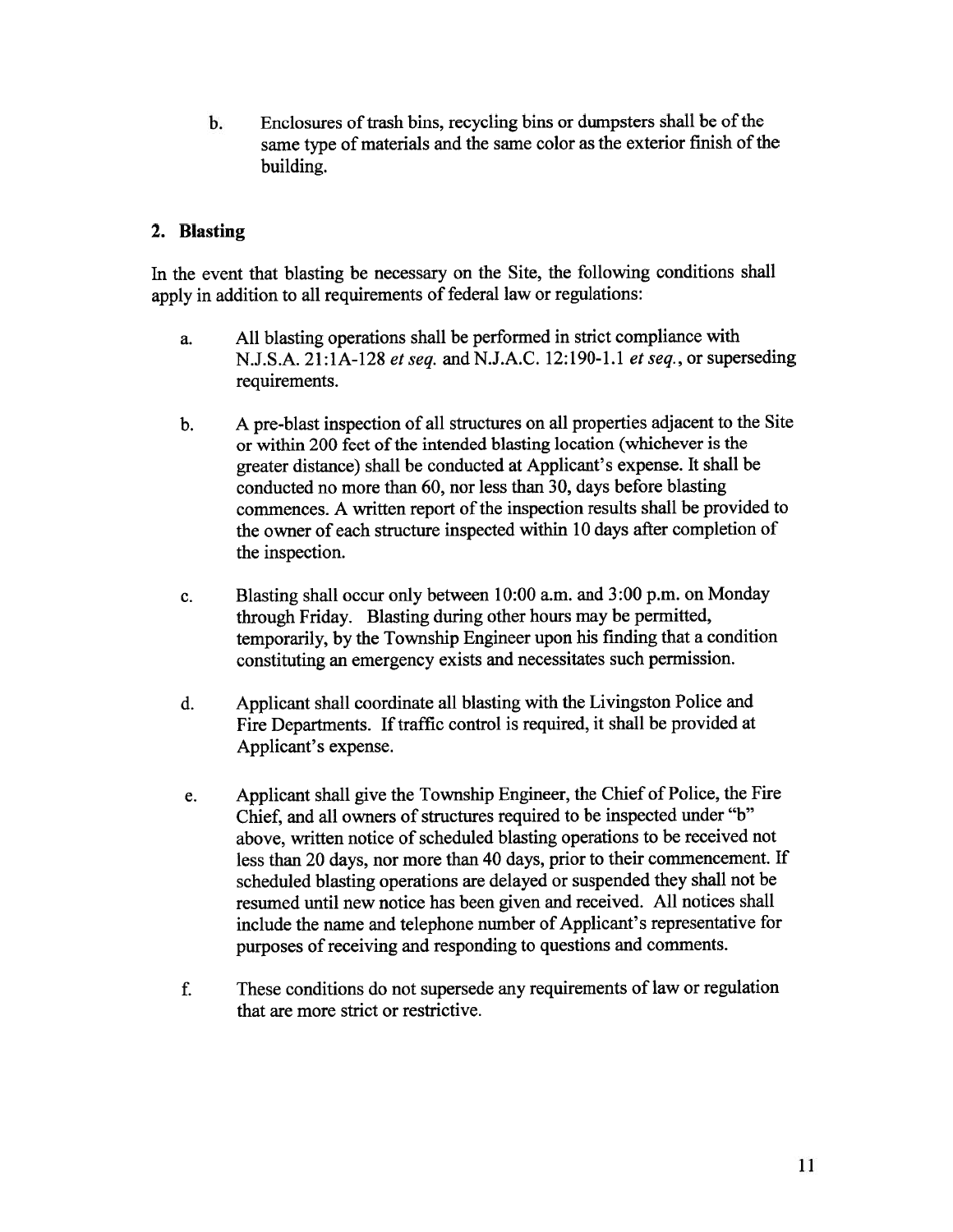### 3. Cleanliness During Demolition or Construction

- a. At the close of each work day the Site shall be thoroughly cleaned and all trash and construction debris, including that within buildings under construction, shall be <sup>p</sup>laced in covered dumpsters. Dumpsters shall be removed from the Site, and replaced, before they overflow.
- b. Not less often than weekly, and whenever else required by the Construction Official or the Township Engineer, the public streets adjacent to the Site shall be manually or mechanically broom swep<sup>t</sup> to remove dirt, mud or debris originating from the Site and located within 500 feet of the Site.
- c. Dust suppression methods acceptable to the Construction Official and the Township Engineer shall be utilized on the Site.

#### 4. Deeds & Easements

- a. All conditions of approval that are continuing conditions shall be set forth within all deeds executed with regard to the Site.
- b. All deeds, easements, dedications or restrictions required by this approval shall be subject to review and approva<sup>l</sup> by the Board Attorney prior to signing and shall be filed for recordation after such approval. The Applicant shall submit proo<sup>f</sup> of such recordation to the Board Secretary, the Township Engineer and the Construction Official prior to the issuance of any permits.

## 5. Detention Basins

- a. Stormwater managemen<sup>t</sup> basins shall be established on lots created for that purpose only. No structures that are not an approved part of the stormwater managemen<sup>t</sup> system shall be erected on any such lot. Such basins, together with their required landscaping and fencing, shall be completed, and shall have been inspected and approve<sup>d</sup> by the Township Engineer, prior to issuance of the first Certificate of Occupancy.
- b. Ifthe approva<sup>l</sup> ofthe Application calls for title to such <sup>a</sup> lot to be transferred to the Township; at such time as the Township accepts any new streets or roads on the Site, title to the lot shall be conveyed to the Township provided that the Township Engineer is then satisfied that the basin has been constructed in full compliance with all applicable requirements. The deed conveying such title shall be subject to prior approva<sup>l</sup> by both the Board Attorney and the Township Attorney.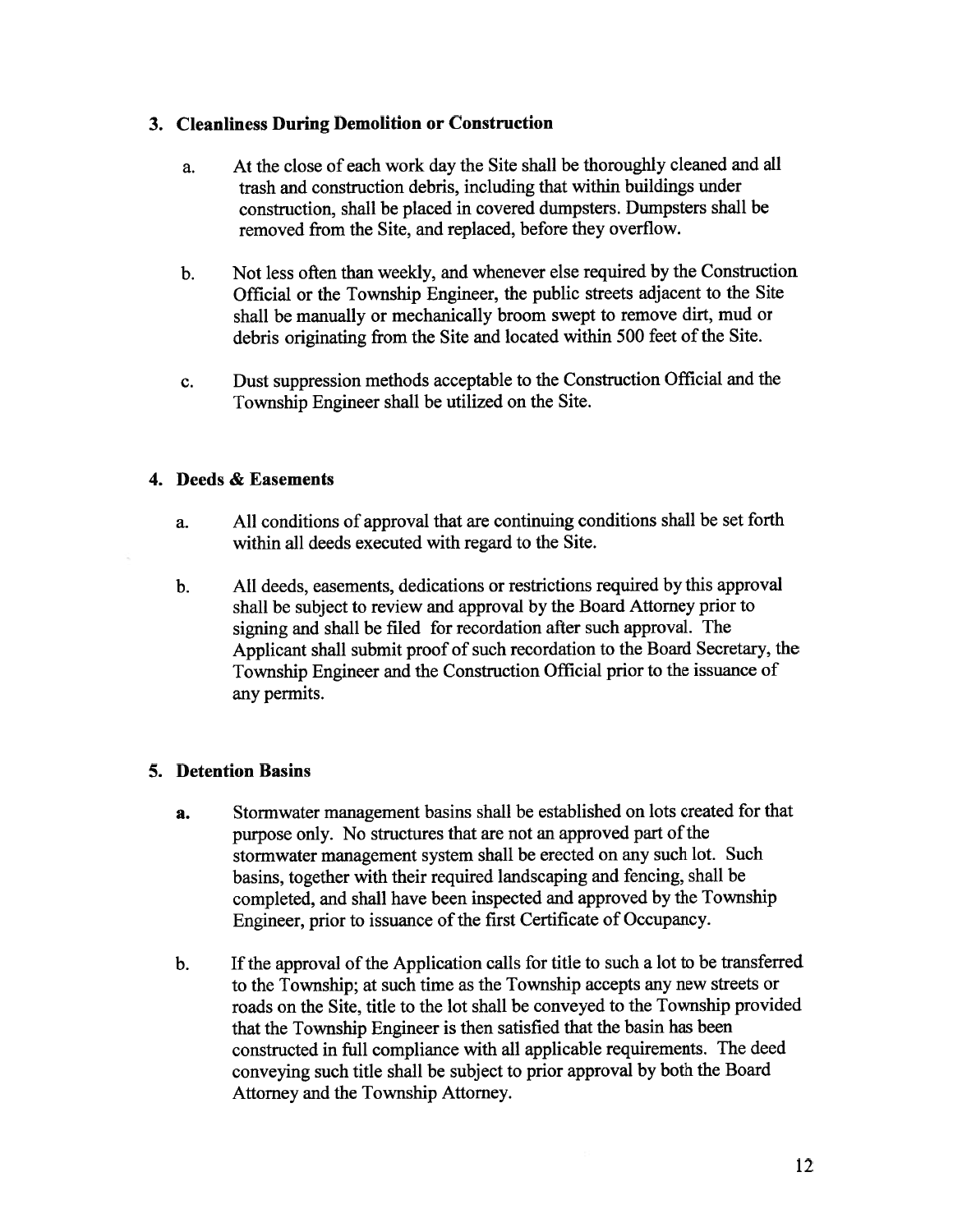- c. A maintenance plan meeting the requirements of the Residential Site Improvement Standards or the Township's Stormwater Control Ordinance, or both, as applicable, shall be prepared by Applicant and shall have received the approval of the Township Engineer prior to issuance of any construction permit. Any future revisions to the maintenance <sup>p</sup>lan shall not become effective until the Township Engineer's approval shall have been obtained.
- d. Unless maintenance of the basin is assumed by the Township or a public agency as its direct responsibility, (1) the maintenance <sup>p</sup>lan and any future revisions of it shall be recorded upon the deed of record for the property in terms approve<sup>d</sup> in advance by both the Board Attorney and the Township Attorney; and, (2) the Applicant shall provide <sup>a</sup> performance bond for such maintenance, including landscaping and cleanliness.

#### 6. Final Plans

Prior to the issuance of any Township permit for demolition of any structure, preparation of the Site, or construction of any improvement:

- a. The full text of all of the conditions of this approval, and all plan changes agreed to in the course of the hearing, shall be set out on final <sup>p</sup>lans submitted to the Construction Official, the Township Engineer and the Board Secretary; and
- b. Such final <sup>p</sup>lans shall have been reviewed by the Board Secretary or the Board's Planning Consultant for determination of whether the <sup>p</sup>lans conform to the Board's approvals and shall then have been signed by the Board Chairman, the Board Secretary and the Township Engineer.
- c. Such final <sup>p</sup>lans shall comply with the Uniform Construction Code and the Barrier Free Subcode as then in force in the State of New Jersey. If, during performance of work pursuan<sup>t</sup> to the Board's resolution and permits that have been issued, field conditions indicate need for change(s), such need shall be called to the attention of both the Construction Official and the Township Engineer for approval of any such change before it is implemented. If any such change is significant, permission to amend the Site Plan may have to be sought from the Planning Board. Until all requirements under approved <sup>p</sup>lans and the Uniform Construction Code, including accessibility requirements, have been completed or bonded, any certificates of occupancy issued shall be temporary certificates only.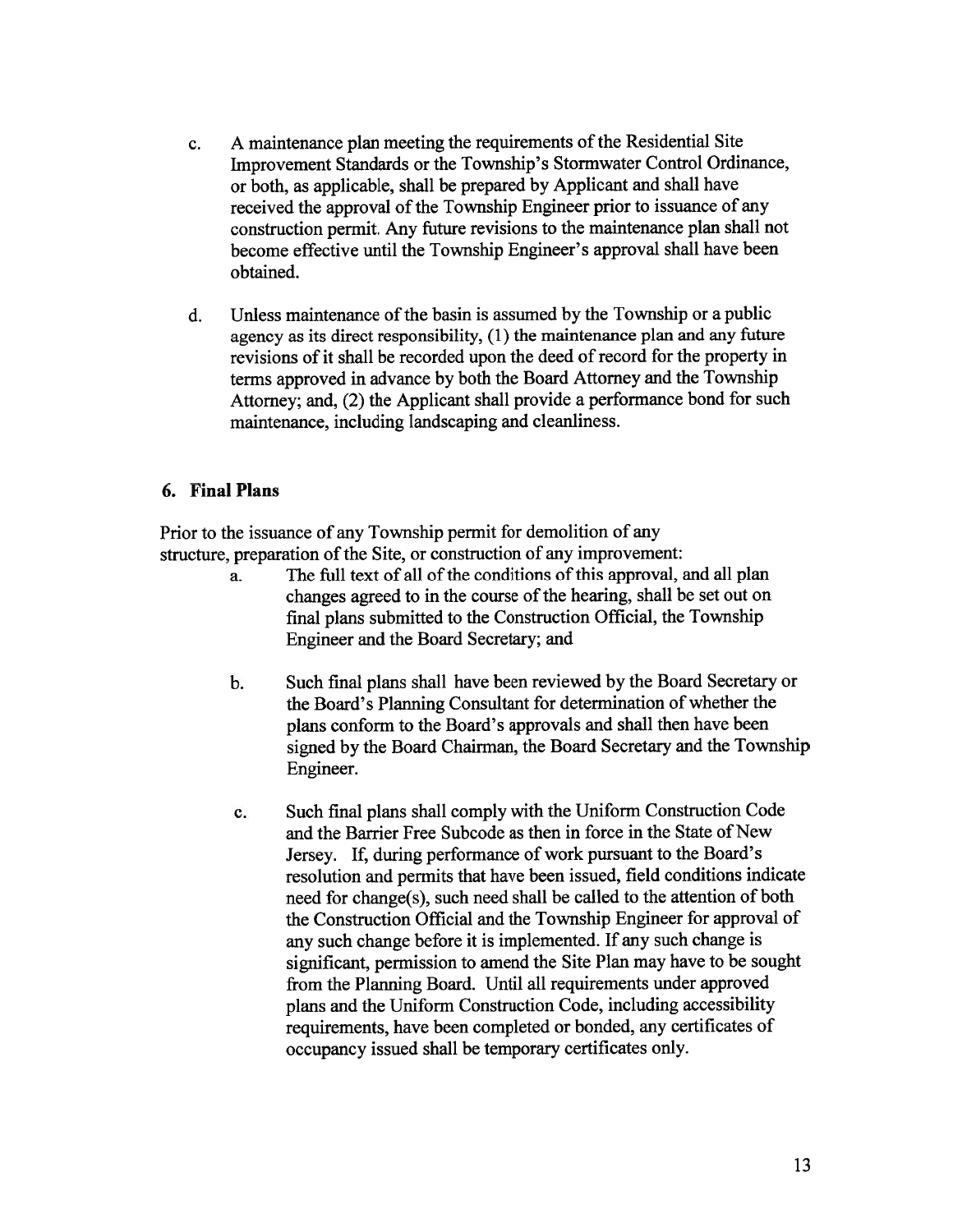## 7. Flood Hazards

- a. Insert on the final site plan and/or subdivision map <sup>a</sup> metes and bounds description of all flood hazard areas located on the Site.
- b. Insert in all deeds for individual lots that contain or are adjacent to flood hazard areas, and on the preliminary and final subdivision maps or <sup>p</sup>lats, the following covenant: "The lands designated herein contain flood hazard areas. There shall be no disturbance of any kind as to any flood hazard area unless permitted by N.J.D.E.P. pursuan<sup>t</sup> to the Flood Hazard Control Act, N.J.S.A. 58:16A-50 et. seq. or superseding requirements."

## 8. Guarantees and Bonds

- a. The approval of this Application is subject to the posting, with terms acceptable to the Township Engineer, of any and all required performance guarantees, bonds, soil erosion and sediment control approvals, and any other requirements of Township ordinances prior to the issuance of any permits for commencement of site preparation or construction.
- b. This approval is also conditioned upon the Applicant's providing, prior to issuance of the first Certificate of Occupancy, a performance guarantee acceptable to the Township Engineer for any aspects of the approved landscaping or fencing that has not been completed by the time of issuance of such certificate.

# 9. Landscaping & Environmental Protection

- a. All deciduous trees planted shall have <sup>a</sup> caliper of not less than 2.5 inches measured at <sup>a</sup> height of 4.5 feet above ground level. All evergreen trees planted shall have <sup>a</sup> height of 6.0 to 8.0 feet.
- b. Street shade trees shall be <sup>p</sup>lanted as required by Township Code § 170- 72 and shall not be included in the calculation of Replacement Trees required by the Trees Ordinance.
- c. Any tree or other planting installed in accordance with the plans which dies shall be replaced, within the current or next planting season, in kind and at the same size as it had reached at the time of death; excep<sup>t</sup> that if it died more than three years after planting its replacement need not be larger than the size it had reached three years after <sup>p</sup>lanting. The same replacement requirements shall apply to any tree or other planting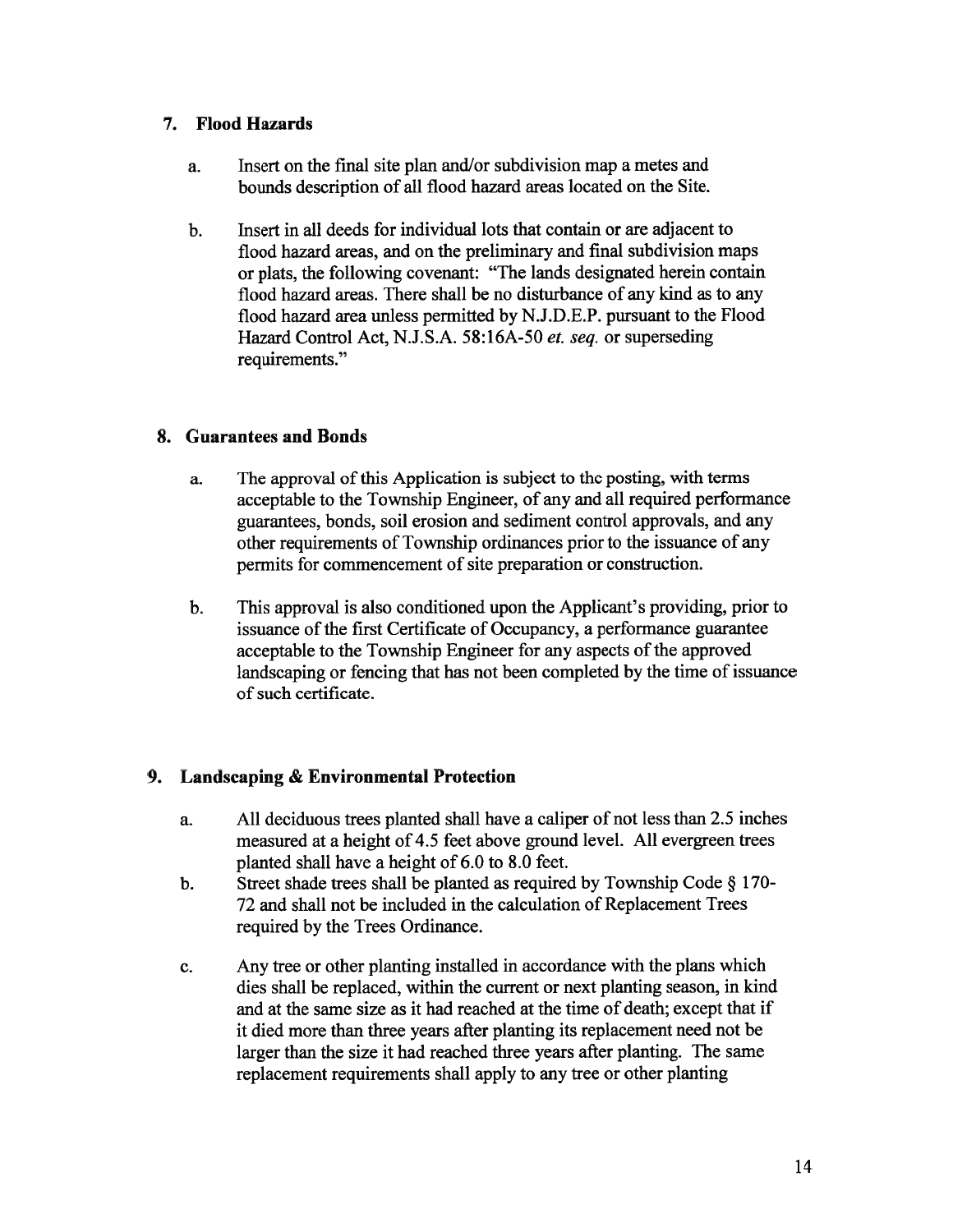installed in accordance with the plans if subsequently removed because of damage or disease.

- d. No tree existing on the Site at the time of filing of the application shall be removed unless removal is approved under the Trees Ordinance or by this Board. Every existing tree to be preserved shall be tagged and shall be shown on the Site Plan or Subdivision Plan. During site preparation and during construction, each such tree shall be protected by snow fencing or <sup>a</sup> more substantial means approved by the Construction Official. No soils, excavated materials, or any construction equipment or building materials, shall be stored or operated within <sup>a</sup> root protection zone that shall be the greater distance of (i) the crown drip line, or (ii) <sup>a</sup> distance equa<sup>l</sup> to caliper multiplied by one (1) foot, (but never less than eight (8) feet from the trunk of <sup>a</sup> tree to be preserved), or anywhere else where such soil or materials can adversely affect the health of trees to be preserved. All work done within the root protection zone shall be accomplished with hand tools.
- e. The grade of land located within the root protection zone shall not be raised or lowered more than three (3) inches unless compensated for by welling or retaining wall methods; but in no event shall welling or retaining walls be installed less than eight (8) feet from the trunk of <sup>a</sup> tree.
- f. During site preparation or construction, no fuel storage, and no refueling, maintenance, repair or washdown of construction vehicles or equipment, shall occur within fifty (50) feet of any tree to be preserved.
- g. Any provision of the Trees Ordinance, Chapter 306 of the Code of the Township of Livingston, that establishes <sup>a</sup> conflicting standard or requirement shall control.
- h. No mulch shall be <sup>p</sup>laced, or allowed to accumulate, within six inches of the trunk of any tree or shrub <sup>p</sup>lanted on the Site in compliance with this resolution. Mulch shall not be applied, or allowed to accumulate, elsewhere within the drip line of the tree or shrub to a depth in excess of four inches.

## 10. Noise

- a. No site preparation, demolition or construction activity shall be performed on the Site on Sundays, or before 7:30 a.m. or after 5:00 p.m. on weekdays, or before 9:00 a.m. or after 5:00 p.m. on Saturdays or federal holidays.
- b. All vehicles and motorized machinery operated on the Site shall be equipped with properly operating mufflers.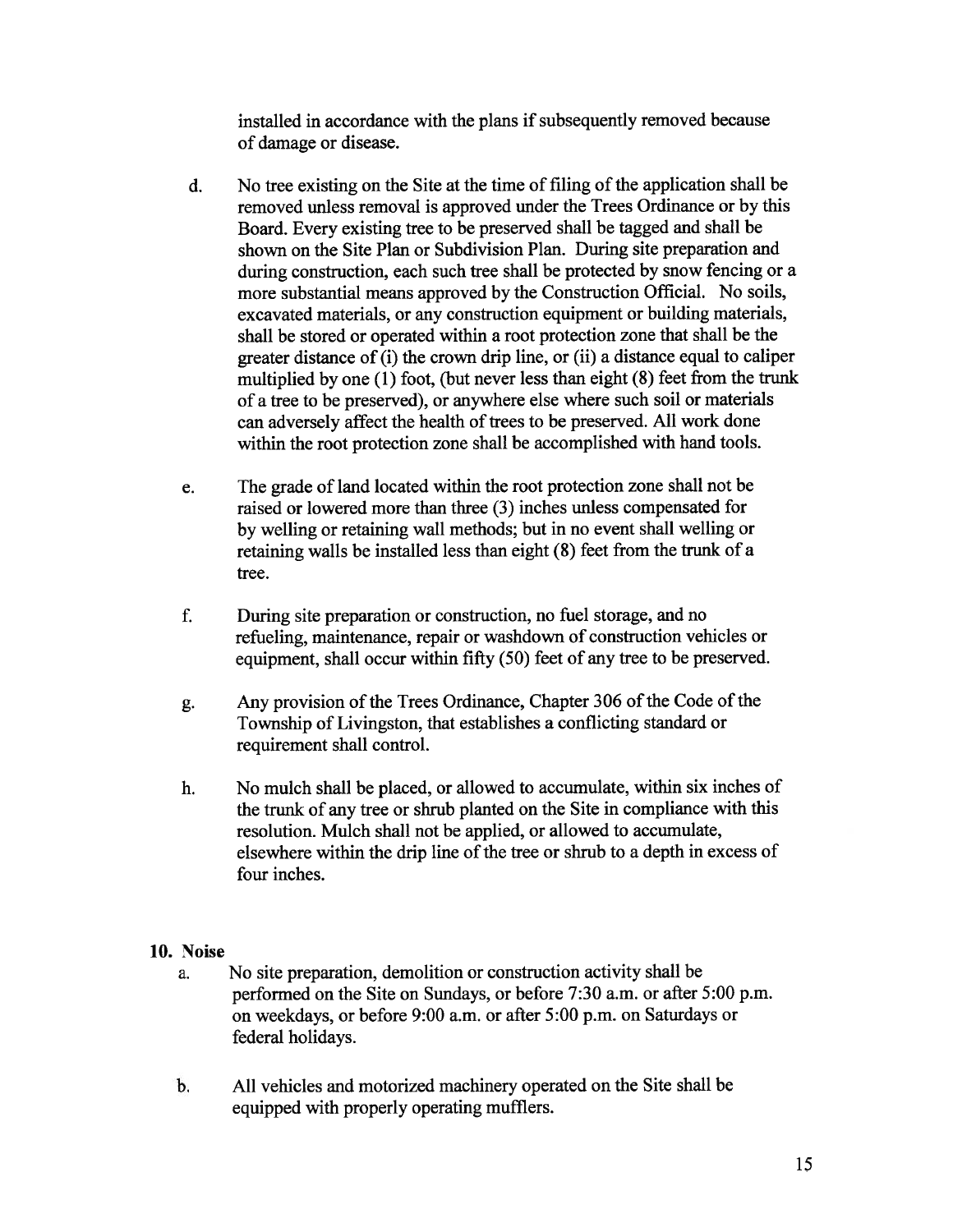- c. No site preparation, demolition or construction activity (other than authorized blasting) shall produce, at the property line, (i) continuous airborne sound at <sup>a</sup> sound level in excess of 65 dBa, or which has an octave band sound pressure level in decibels which exceeds the standards provided in 32 N.J.R. 2230 et. seq., or (ii) impulsive sound in air which has <sup>a</sup> peak sound pressure level in excess of <sup>80</sup> decibels, or (iii) impulsive sound in air which repeats more than four times in any hour and has <sup>a</sup> peak sound pressure level in excess of 50 decibels.
- d. Relief from these noise conditions may be permitted, temporarily, by the Township Engineer upon his finding that <sup>a</sup> circumstance constituting an emergency exists and necessitates such permission.

## 11. Other Governmental Approvals

- a. Applicant shall comply with all applicable Federal, State and local laws and regulations and obtain any other governmental approvals required for implementation of this application as approved. If any other governmental agency or authority grants <sup>a</sup> waiver of or variance from any law, rule or regulation, or imposes any condition or requirement, which affects this approval or any of the conditions contained herein, then this Board shall have the right to review such action as it relates to this Board's approva<sup>l</sup> or conditions and to modify, amend or revoke its approva<sup>l</sup> and/or conditions.
- b. No Township permit for demolition of any structure, or preparation of the Site or construction of any improvement shall be issued until proof of reques<sup>t</sup> for such required approvals and any action thereupon, shall have been presented to the Construction Official and the Board Secretary by the Applicant.

# 12. Paving and Sidewalks

- a. Applicant shall install the top course of street paving:
	- $(1)$  For residential development not later than the earlier of three  $(3)$ years after the issuance of the first Certificate of Occupancy or three  $(3)$  months after fifty percent  $(50\%)$  of residential units have received Certificates of Occupancy.
	- (2) For non-residential or mixed-use development, prior to issuance of the first Certificate of Occupancy.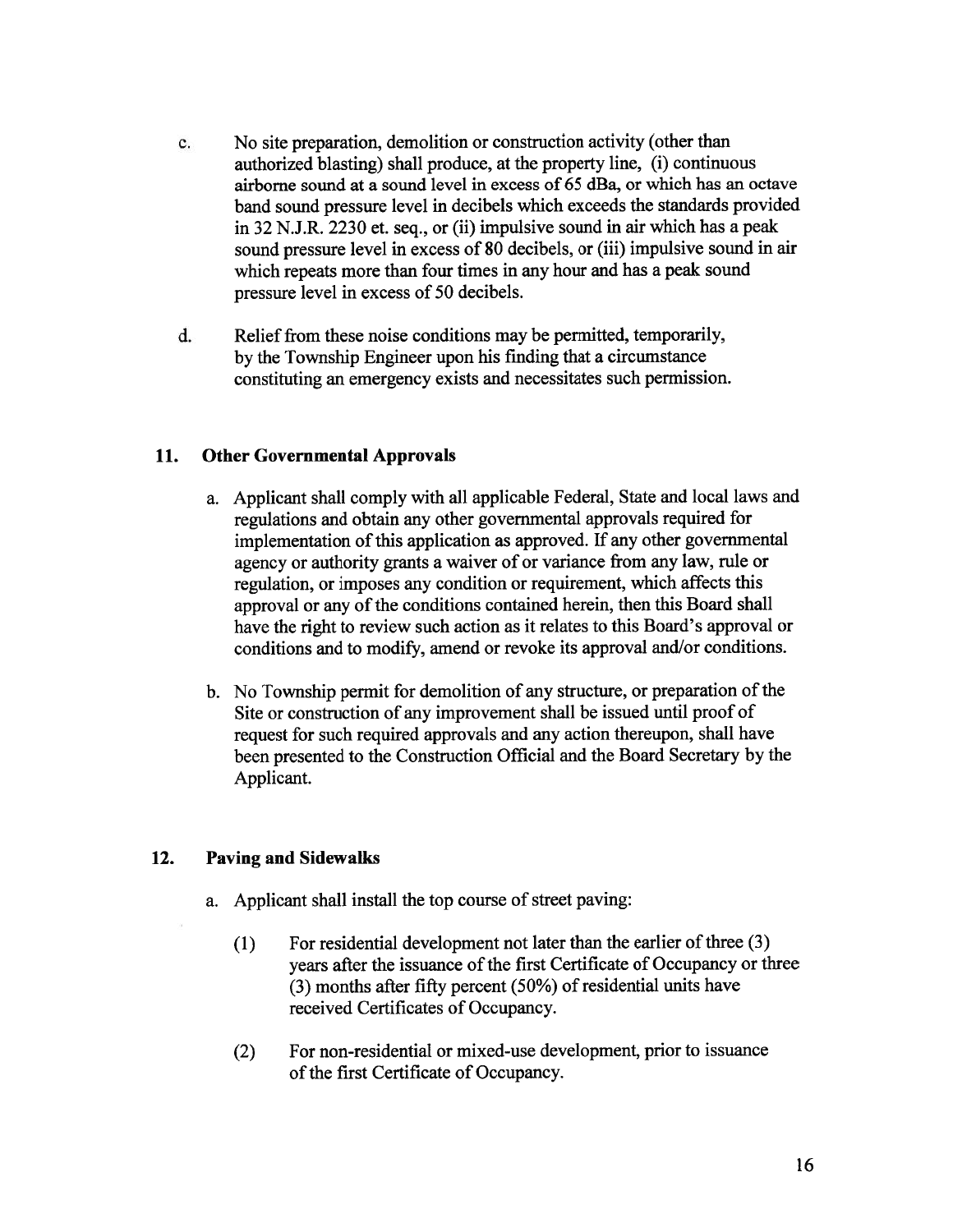b. All manholes, catch basins, and driveway curbs shall be ramped until the top course of street paving has been installed.

c. All sidewalks shall be constructed of concrete or of non-asphalt payers and shall be not less than four feet wide in <sup>a</sup> residence district or five feet wide in the Business Improvement District. Existing sidewalks that do not meet prior Township Code requirements shall be replaced to the standard for the new sidewalks.

## 13. Signs

The Board retains jurisdiction over any and all signs until the final Certificate of Occupancy has been issued.

## 14. Traffic and Parking Safety and Enforcement

- a. At the time of applying for <sup>a</sup> building permit the Applicant shall submit proo<sup>f</sup> of having filed <sup>a</sup> written reques<sup>t</sup> pursuan<sup>t</sup> to, and in accordance with, N.J.S.A. 39:5A-1, requesting that N.J.S.A. 39:1-1 et seq. be made applicable to the roads, streets, driveways, parking areas, etc. within the Site. The Applicant shall provide proo<sup>f</sup> of the governmental action on such request to the Construction Official prior to issuance of the final Certificate of Occupancy.
- b. Lines of sight established for entrance and exit driveways of the Site shall be shown on the as-built site plans, and no structures, trees or <sup>p</sup>lants that would interfere with such lines of sight shall be permitted at any time.
- c. All traffic and parking provisions in the approve<sup>d</sup> site <sup>p</sup>lans or otherwise required by the Board's resolution shall be accomplished prior to issuance of the first Certificate of Occupancy.
- d. The Applicant shall comply with State law and applicable Township ordinances regarding handicapped parking and shall maintain such spaces and all the traffic and parking signage and markings on the Site in goo<sup>d</sup> order and repair.

# 15. Utilities for Site Plans and Major Subdivisions

Applicant shall construct all utilities underground as required by law, and shall submit to the Engineering Department <sup>a</sup> written instrument from each serving utility